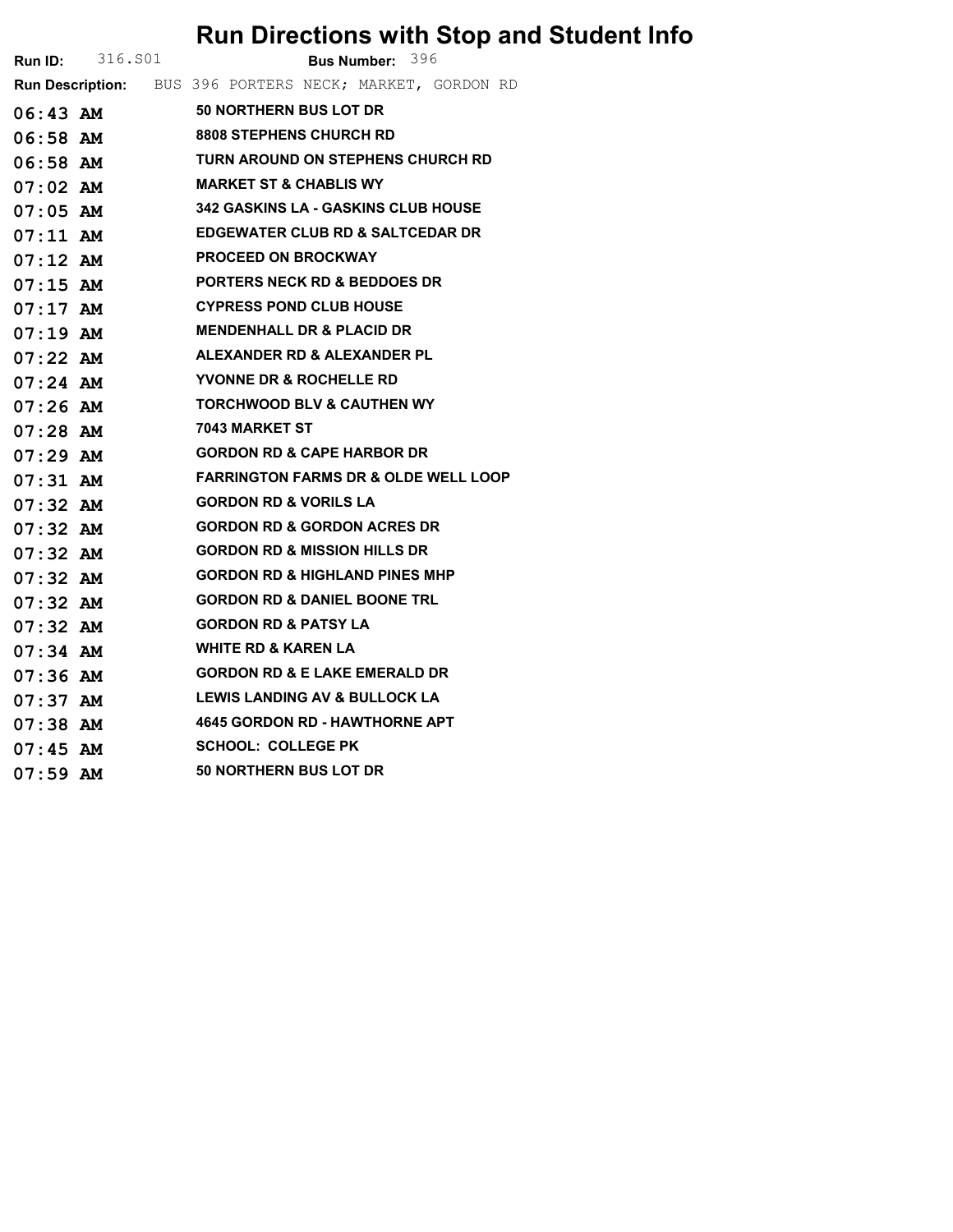| <b>Run Description:</b> BUS 464 SONDEY MHP, TORCHWOOD, PUTNAM, WHITE RD, KGRANT<br><b>50 NORTHERN BUS LOT DR</b><br>06:27 AM<br><b>HOLLY SHELTER RD &amp; FULTON AV</b><br>06:35 AM<br>NE NORTHCHASE PKY & CODDINGTON LOOP<br>06:41 AM<br>2709 CASTLE HAYNE RD - (WINDSAIL)<br>06:49 AM<br><b>ROSSMORE RD &amp; WESTGATE RD</b><br>$06:57$ AM<br><b>TORCHWOOD BLV &amp; POWDER KEG CT</b><br>$07:06$ AM<br><b>TORCHWOOD BLV &amp; IRELAND CT</b><br>07:07 AM<br><b>BEACON DR &amp; WESTRIDGE CT</b><br>07:08 AM<br><b>MEDALLION PL &amp; CASSONDAR CT</b><br>$07:08$ AM<br><b>PUTNAM DR &amp; CULLODEN CT</b><br>$07:09$ AM<br><b>BRADFIELD CT &amp; COPPERFIELD CT</b><br>$07:10$ AM<br><b>BRADFIELD CT &amp; BRODICK CT</b><br>$07:10$ AM<br><b>WHITE RD &amp; SAPLING CIR</b><br>$07:13$ AM<br><b>WHITE RD &amp; BAY BLOSSOM DR</b><br>$07:14$ AM<br><b>SHENANDOAH ST &amp; BRIARCLIFF CIR</b><br>$07:17$ AM<br><b>501 HARRIS RD</b><br>$07:17$ AM<br><b>PROCEED ON CANTWELL RD</b><br>$07:19$ AM<br><b>ASHETON RD &amp; CANTWELL RD</b><br>07:19 AM<br><b>CANETUCK RD &amp; GOVERNORS RD</b><br>$07:20$ AM<br>WOOD SORRELL RD & EMBERWOOD RD<br>$07:23$ AM<br>WOOD SORRELL RD & RED BAY CT<br>$07:24$ AM<br><b>FITZGERALD DR &amp; BIRDS NEST CT</b><br>$07:27$ AM<br><b>LORD TENNYSON RD &amp; LORD THOMAS RD</b><br>$07:29$ AM<br>KINGS GRANT RD & SHELLEY DR<br>$07:32$ AM<br><b>MILFORD RD &amp; ALBEMARLE RD</b><br>$07:36$ AM<br><b>EASTWOOD RD &amp; HILLSDALE DR</b><br>$07:41$ AM<br><b>SCHOOL: COLLEGE PK</b><br>$07:45$ AM<br><b>50 NORTHERN BUS LOT DR</b><br>$07:59$ AM | <b>Run ID:</b> $316.502$ | <b>Bus Number: 464</b> |
|------------------------------------------------------------------------------------------------------------------------------------------------------------------------------------------------------------------------------------------------------------------------------------------------------------------------------------------------------------------------------------------------------------------------------------------------------------------------------------------------------------------------------------------------------------------------------------------------------------------------------------------------------------------------------------------------------------------------------------------------------------------------------------------------------------------------------------------------------------------------------------------------------------------------------------------------------------------------------------------------------------------------------------------------------------------------------------------------------------------------------------------------------------------------------------------------------------------------------------------------------------------------------------------------------------------------------------------------------------------------------------------------------------------------------------------------------------------------------------------------------------------------------------------------------------------------------------------|--------------------------|------------------------|
|                                                                                                                                                                                                                                                                                                                                                                                                                                                                                                                                                                                                                                                                                                                                                                                                                                                                                                                                                                                                                                                                                                                                                                                                                                                                                                                                                                                                                                                                                                                                                                                          |                          |                        |
|                                                                                                                                                                                                                                                                                                                                                                                                                                                                                                                                                                                                                                                                                                                                                                                                                                                                                                                                                                                                                                                                                                                                                                                                                                                                                                                                                                                                                                                                                                                                                                                          |                          |                        |
|                                                                                                                                                                                                                                                                                                                                                                                                                                                                                                                                                                                                                                                                                                                                                                                                                                                                                                                                                                                                                                                                                                                                                                                                                                                                                                                                                                                                                                                                                                                                                                                          |                          |                        |
|                                                                                                                                                                                                                                                                                                                                                                                                                                                                                                                                                                                                                                                                                                                                                                                                                                                                                                                                                                                                                                                                                                                                                                                                                                                                                                                                                                                                                                                                                                                                                                                          |                          |                        |
|                                                                                                                                                                                                                                                                                                                                                                                                                                                                                                                                                                                                                                                                                                                                                                                                                                                                                                                                                                                                                                                                                                                                                                                                                                                                                                                                                                                                                                                                                                                                                                                          |                          |                        |
|                                                                                                                                                                                                                                                                                                                                                                                                                                                                                                                                                                                                                                                                                                                                                                                                                                                                                                                                                                                                                                                                                                                                                                                                                                                                                                                                                                                                                                                                                                                                                                                          |                          |                        |
|                                                                                                                                                                                                                                                                                                                                                                                                                                                                                                                                                                                                                                                                                                                                                                                                                                                                                                                                                                                                                                                                                                                                                                                                                                                                                                                                                                                                                                                                                                                                                                                          |                          |                        |
|                                                                                                                                                                                                                                                                                                                                                                                                                                                                                                                                                                                                                                                                                                                                                                                                                                                                                                                                                                                                                                                                                                                                                                                                                                                                                                                                                                                                                                                                                                                                                                                          |                          |                        |
|                                                                                                                                                                                                                                                                                                                                                                                                                                                                                                                                                                                                                                                                                                                                                                                                                                                                                                                                                                                                                                                                                                                                                                                                                                                                                                                                                                                                                                                                                                                                                                                          |                          |                        |
|                                                                                                                                                                                                                                                                                                                                                                                                                                                                                                                                                                                                                                                                                                                                                                                                                                                                                                                                                                                                                                                                                                                                                                                                                                                                                                                                                                                                                                                                                                                                                                                          |                          |                        |
|                                                                                                                                                                                                                                                                                                                                                                                                                                                                                                                                                                                                                                                                                                                                                                                                                                                                                                                                                                                                                                                                                                                                                                                                                                                                                                                                                                                                                                                                                                                                                                                          |                          |                        |
|                                                                                                                                                                                                                                                                                                                                                                                                                                                                                                                                                                                                                                                                                                                                                                                                                                                                                                                                                                                                                                                                                                                                                                                                                                                                                                                                                                                                                                                                                                                                                                                          |                          |                        |
|                                                                                                                                                                                                                                                                                                                                                                                                                                                                                                                                                                                                                                                                                                                                                                                                                                                                                                                                                                                                                                                                                                                                                                                                                                                                                                                                                                                                                                                                                                                                                                                          |                          |                        |
|                                                                                                                                                                                                                                                                                                                                                                                                                                                                                                                                                                                                                                                                                                                                                                                                                                                                                                                                                                                                                                                                                                                                                                                                                                                                                                                                                                                                                                                                                                                                                                                          |                          |                        |
|                                                                                                                                                                                                                                                                                                                                                                                                                                                                                                                                                                                                                                                                                                                                                                                                                                                                                                                                                                                                                                                                                                                                                                                                                                                                                                                                                                                                                                                                                                                                                                                          |                          |                        |
|                                                                                                                                                                                                                                                                                                                                                                                                                                                                                                                                                                                                                                                                                                                                                                                                                                                                                                                                                                                                                                                                                                                                                                                                                                                                                                                                                                                                                                                                                                                                                                                          |                          |                        |
|                                                                                                                                                                                                                                                                                                                                                                                                                                                                                                                                                                                                                                                                                                                                                                                                                                                                                                                                                                                                                                                                                                                                                                                                                                                                                                                                                                                                                                                                                                                                                                                          |                          |                        |
|                                                                                                                                                                                                                                                                                                                                                                                                                                                                                                                                                                                                                                                                                                                                                                                                                                                                                                                                                                                                                                                                                                                                                                                                                                                                                                                                                                                                                                                                                                                                                                                          |                          |                        |
|                                                                                                                                                                                                                                                                                                                                                                                                                                                                                                                                                                                                                                                                                                                                                                                                                                                                                                                                                                                                                                                                                                                                                                                                                                                                                                                                                                                                                                                                                                                                                                                          |                          |                        |
|                                                                                                                                                                                                                                                                                                                                                                                                                                                                                                                                                                                                                                                                                                                                                                                                                                                                                                                                                                                                                                                                                                                                                                                                                                                                                                                                                                                                                                                                                                                                                                                          |                          |                        |
|                                                                                                                                                                                                                                                                                                                                                                                                                                                                                                                                                                                                                                                                                                                                                                                                                                                                                                                                                                                                                                                                                                                                                                                                                                                                                                                                                                                                                                                                                                                                                                                          |                          |                        |
|                                                                                                                                                                                                                                                                                                                                                                                                                                                                                                                                                                                                                                                                                                                                                                                                                                                                                                                                                                                                                                                                                                                                                                                                                                                                                                                                                                                                                                                                                                                                                                                          |                          |                        |
|                                                                                                                                                                                                                                                                                                                                                                                                                                                                                                                                                                                                                                                                                                                                                                                                                                                                                                                                                                                                                                                                                                                                                                                                                                                                                                                                                                                                                                                                                                                                                                                          |                          |                        |
|                                                                                                                                                                                                                                                                                                                                                                                                                                                                                                                                                                                                                                                                                                                                                                                                                                                                                                                                                                                                                                                                                                                                                                                                                                                                                                                                                                                                                                                                                                                                                                                          |                          |                        |
|                                                                                                                                                                                                                                                                                                                                                                                                                                                                                                                                                                                                                                                                                                                                                                                                                                                                                                                                                                                                                                                                                                                                                                                                                                                                                                                                                                                                                                                                                                                                                                                          |                          |                        |
|                                                                                                                                                                                                                                                                                                                                                                                                                                                                                                                                                                                                                                                                                                                                                                                                                                                                                                                                                                                                                                                                                                                                                                                                                                                                                                                                                                                                                                                                                                                                                                                          |                          |                        |
|                                                                                                                                                                                                                                                                                                                                                                                                                                                                                                                                                                                                                                                                                                                                                                                                                                                                                                                                                                                                                                                                                                                                                                                                                                                                                                                                                                                                                                                                                                                                                                                          |                          |                        |
|                                                                                                                                                                                                                                                                                                                                                                                                                                                                                                                                                                                                                                                                                                                                                                                                                                                                                                                                                                                                                                                                                                                                                                                                                                                                                                                                                                                                                                                                                                                                                                                          |                          |                        |
|                                                                                                                                                                                                                                                                                                                                                                                                                                                                                                                                                                                                                                                                                                                                                                                                                                                                                                                                                                                                                                                                                                                                                                                                                                                                                                                                                                                                                                                                                                                                                                                          |                          |                        |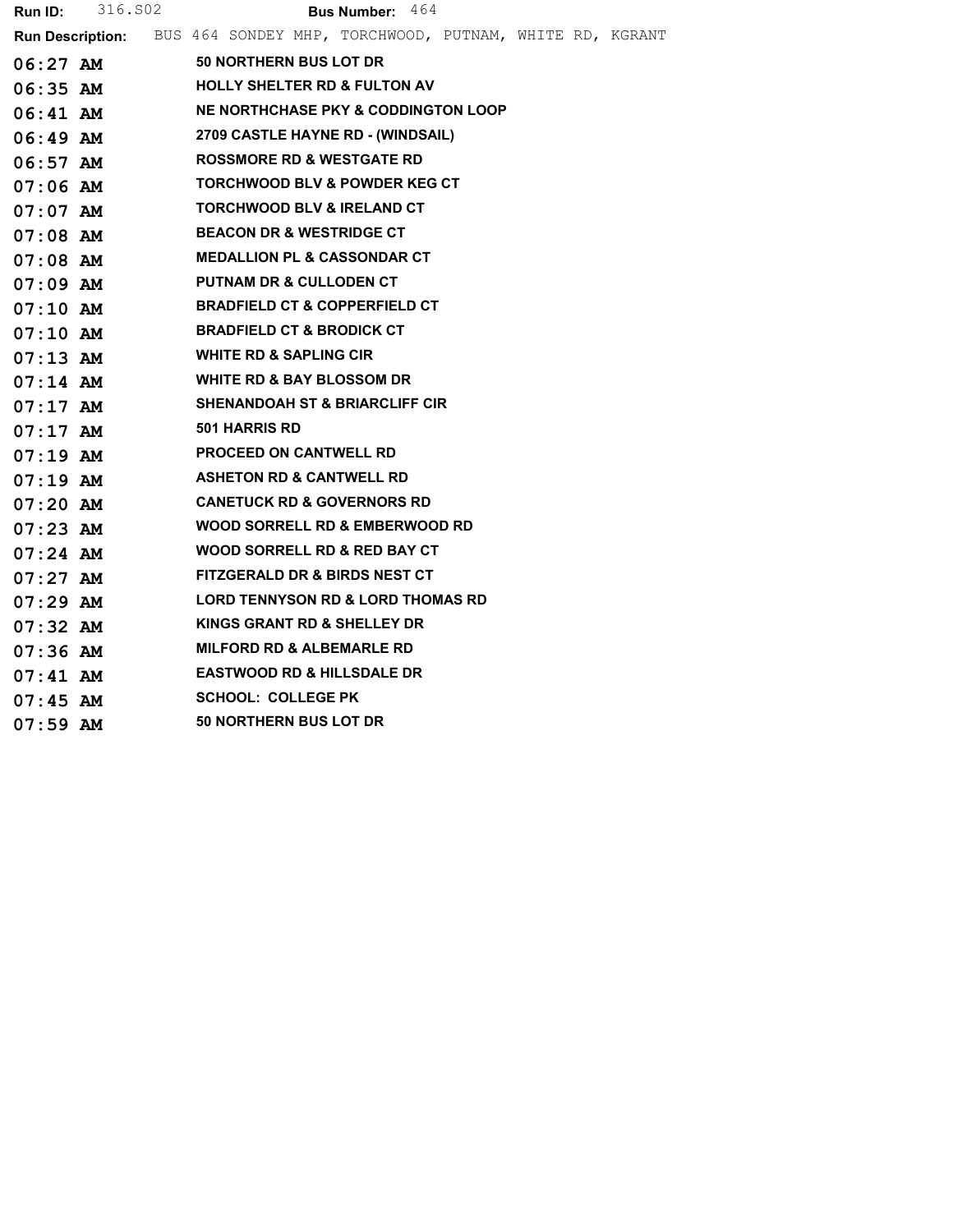|            | <b>Run ID:</b> 316.803 |  |                                                 | <b>Bus Number:</b> $434$ |                                                              |
|------------|------------------------|--|-------------------------------------------------|--------------------------|--------------------------------------------------------------|
|            |                        |  |                                                 |                          | Run Description: BUS 434 PNECK, OGDEN, COVIL FARMS, EASTWOOD |
| 06:45 AM   |                        |  | <b>50 NORTHERN BUS LOT DR</b>                   |                          |                                                              |
|            | $07:02$ $\mathbf{AM}$  |  | MARKET ST & AMARYLLIS DR                        |                          |                                                              |
| 07:04 AM   |                        |  | <b>MARSH OAKS DR &amp; MONARCH DR</b>           |                          |                                                              |
|            |                        |  | <b>BONAVENTURE DR &amp; WHITE MARSH PL</b>      |                          |                                                              |
| 07:08 AM   |                        |  | <b>BAYSHORE DR &amp; BONAVENTURE DR</b>         |                          |                                                              |
| $07:10$ AM |                        |  | <b>BAYSHORE DR &amp; BISCAYNE DR</b>            |                          |                                                              |
| $07:11$ AM |                        |  | <b>BAYSHORE DR &amp; THAIS TRL</b>              |                          |                                                              |
| $07:13$ AM |                        |  | <b>WENDOVER LA &amp; BRIGHT LEAF RD</b>         |                          |                                                              |
|            | 07:13 AM               |  | <b>WENDOVER LA &amp; CHASE LA</b>               |                          |                                                              |
| 07:14 AM   |                        |  | DARDEN RD & CRAFTSMAN WY                        |                          |                                                              |
| $07:16$ AM |                        |  | <b>MIDDLE SOUND LOOP RD &amp; PROVIDENCE RD</b> |                          |                                                              |
| $07:19$ AM |                        |  | MIDDLE SOUND LOOP RD & NORTH HILLS DR           |                          |                                                              |
| $07:19$ AM |                        |  | <b>MIDDLE SOUND LOOP RD &amp; DUNBAR RD</b>     |                          |                                                              |
| $07:21$ AM |                        |  | MIDDLE SOUND LOOP RD & LONDONDERRY DR           |                          |                                                              |
| $07:23$ AM |                        |  | <b>RED CEDAR RD &amp; CANNON RD</b>             |                          |                                                              |
| 07:25 AM   |                        |  | <b>COVIL FARM RD &amp; KEY POINT DR</b>         |                          |                                                              |
| $07:28$ AM |                        |  | NORTHWOOD DR & WRENWOOD CIR                     |                          |                                                              |
| $07:29$ AM |                        |  | <b>STATION RD &amp; SAUCIER WY</b>              |                          |                                                              |
| $07:34$ AM |                        |  | N CARDINAL DR & INLAND GREENS DR                |                          |                                                              |
| $07:35$ AM |                        |  | <b>305 EASTWOOD RD - TOWNE PLACE SUITES</b>     |                          |                                                              |
| $07:35$ AM |                        |  | <b>245 EASTWOOD RD - SUBURBAN INN</b>           |                          |                                                              |
| $07:36$ AM |                        |  | 5736 MARKET ST - INFINITI DEALERSHIP            |                          |                                                              |
| 07:36 AM   |                        |  | 5936 MARKET ST - BEFORE GOLF CART SALES         |                          |                                                              |
| $07:38$ AM |                        |  | <b>PROCEED ON ELISHA</b>                        |                          |                                                              |
| $07:39$ AM |                        |  | <b>PROCEED ON GREEN MEADOWS</b>                 |                          |                                                              |
| $07:45$ AM |                        |  | <b>SCHOOL: COLLEGE PK</b>                       |                          |                                                              |
| $07:59$ AM |                        |  | <b>50 NORTHERN BUS LOT DR</b>                   |                          |                                                              |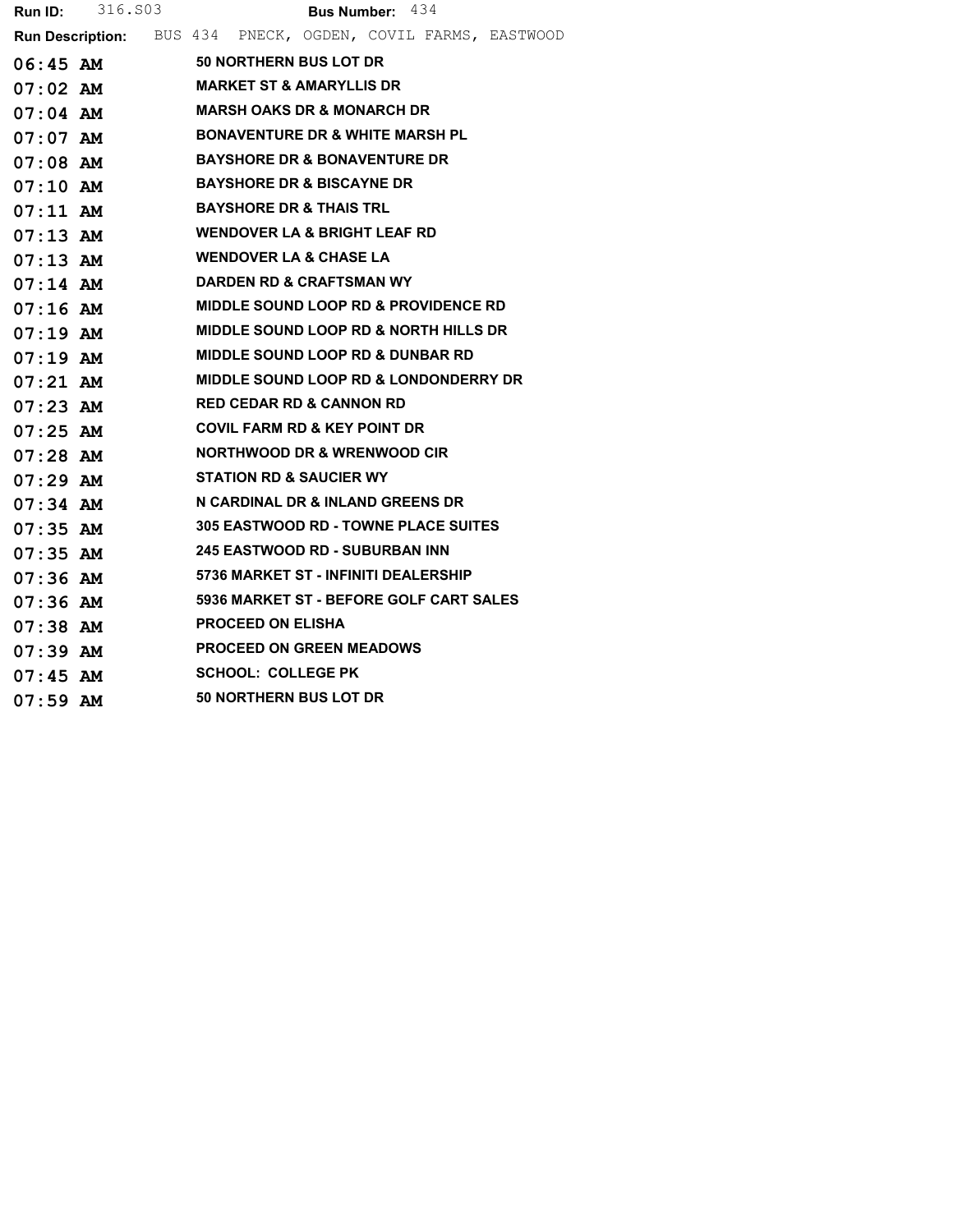| <b>Run ID:</b> | 316.S04    |                                                                                | Bus Number: 335                               |  |  |
|----------------|------------|--------------------------------------------------------------------------------|-----------------------------------------------|--|--|
|                |            | <b>Run Description:</b> BUS 335 MILITARY, WRIGHTSVILLE, RANDALL, PP, HUNTERS T |                                               |  |  |
|                | $06:33$ AM | <b>102 BUS GARAGE DR</b>                                                       |                                               |  |  |
| 06:50 AM       |            | <b>139 STOKLEY DR</b>                                                          |                                               |  |  |
| 06:56 AM       |            |                                                                                | <b>MILITARY CUTOFF RD &amp; E WESTWOOD DR</b> |  |  |
| $06:57$ AM     |            | <b>ARBORETUM DR &amp; SAYBROOK DR</b>                                          |                                               |  |  |
| $07:05$ AM     |            | <b>WRIGHTSVILLE AV &amp; FOREST AV</b>                                         |                                               |  |  |
| $07:08$ AM     |            | <b>WRIGHTSVILLE AV &amp; N WALLACE AV</b>                                      |                                               |  |  |
| $07:10$ AM     |            | N MACMILLAN AV & MAPLE AV                                                      |                                               |  |  |
| $07:14$ AM     |            | <b>RANDALL PKY &amp; DOVE CT</b>                                               |                                               |  |  |
| $07:15$ AM     |            | <b>S KERR &amp; GREENWAY VILLAGE</b>                                           |                                               |  |  |
| $07:16$ AM     |            | 219 S KERR AV - PONDEROSA MHP                                                  |                                               |  |  |
| $07:17$ AM     |            | LULLWATER DR & VINEYARD LA                                                     |                                               |  |  |
| $07:23$ AM     |            |                                                                                | <b>PRINCESS PLACE DR &amp; SUNN AIRE CT</b>   |  |  |
| $07:24$ AM     |            | <b>PRINCESS PLACE DR &amp; MOSLEY ST</b>                                       |                                               |  |  |
| $07:24$ AM     |            |                                                                                | TURN AROUND IN MOSLEY BUS LOOP                |  |  |
| $07:27$ AM     |            | <b>FAIRLAWN DR &amp; CLOVER RD</b>                                             |                                               |  |  |
| $07:28$ AM     |            | <b>PROCEED ON BIRCHWOOD</b>                                                    |                                               |  |  |
| $07:29$ AM     |            | <b>MCCLELLAND DR &amp; NOKE RD</b>                                             |                                               |  |  |
| $07:31$ AM     |            | <b>NEW CENTRE DR &amp; DUNLEA CT</b>                                           |                                               |  |  |
| $07:33$ AM     |            | <b>LENNON DR &amp; GINGERWOOD DR</b>                                           |                                               |  |  |
| $07:34$ AM     |            | <b>LENNON DR &amp; HUNTERS TRL</b>                                             |                                               |  |  |
| $07:39$ AM     |            | <b>PROCEED ON DAPPLE CT</b>                                                    |                                               |  |  |
| $07:41$ AM     |            | <b>109 DAPPLE CT</b>                                                           |                                               |  |  |
| $07:45$ AM     |            | <b>SCHOOL: COLLEGE PK</b>                                                      |                                               |  |  |
| $07:59$ AM     |            | <b>102 BUS GARAGE DR</b>                                                       |                                               |  |  |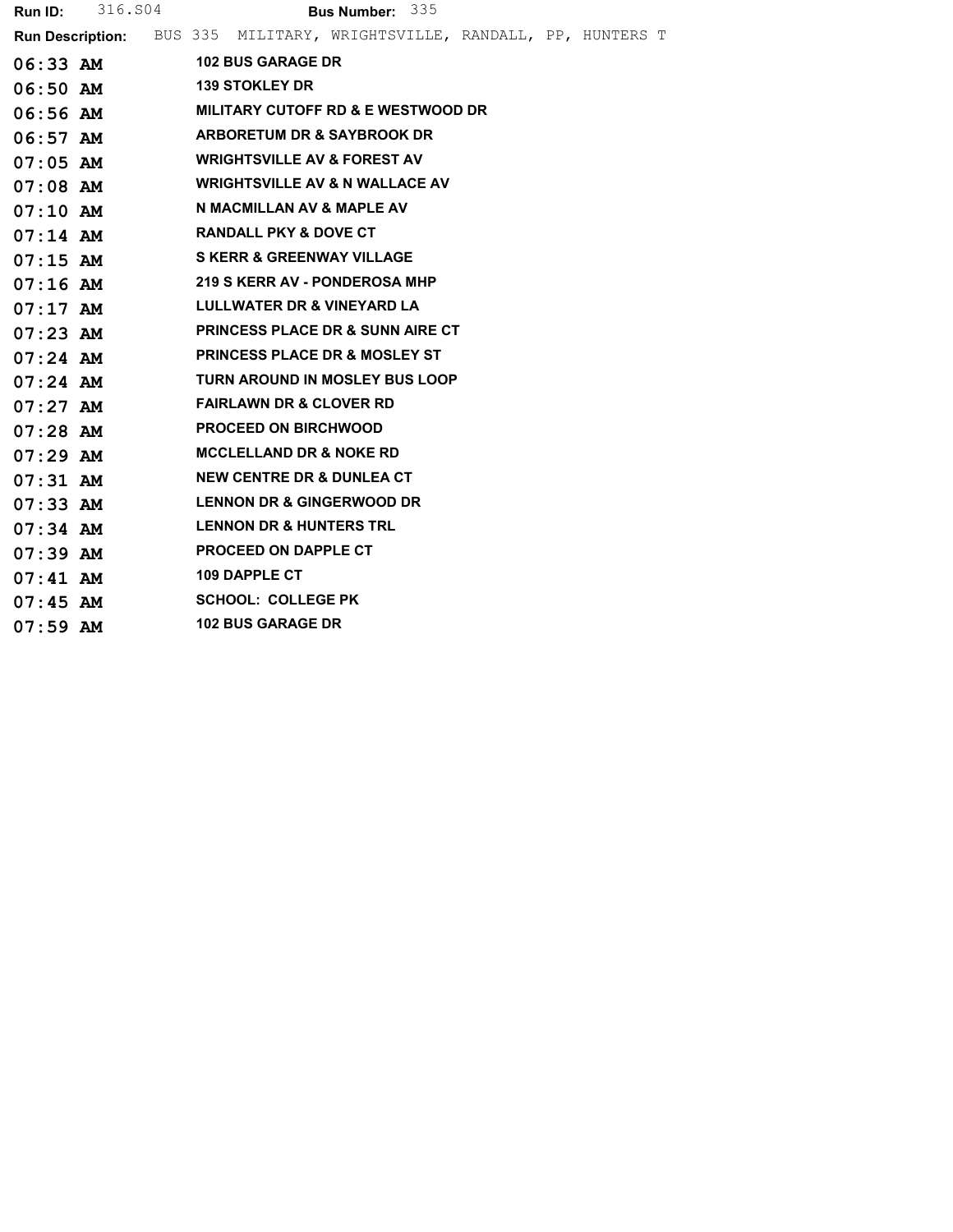|            | Bus Number: 396                                                 |
|------------|-----------------------------------------------------------------|
|            | <b>Run Description:</b> BUS 396 PORTERS NECK; MARKET, GORDON RD |
| $02:43$ PM | Deadhead - 50 NORTHERN BUS LOT DR                               |
| $02:43$ PM | <b>50 NORTHERN BUS LOT DR</b>                                   |
| $03:00$ PM | <b>SCHOOL: COLLEGE PK</b>                                       |
| 03:09 PM   | <b>WHITE RD &amp; KAREN LA</b>                                  |
| $03:10$ PM | <b>GORDON RD &amp; PATSY LA</b>                                 |
| $03:11$ PM | <b>GORDON RD &amp; DANIEL BOONE TRL</b>                         |
| 03:11 PM   | <b>GORDON RD &amp; HIGHLAND PINES MHP</b>                       |
| $03:11$ PM | <b>GORDON RD &amp; MISSION HILLS DR</b>                         |
| $03:11$ PM | <b>GORDON RD &amp; GORDON ACRES DR</b>                          |
| $03:11$ PM | <b>GORDON RD &amp; VORILS LA</b>                                |
| $03:12$ PM | <b>FARRINGTON FARMS DR &amp; OLDE WELL LOOP</b>                 |
| $03:16$ PM | 7043 MARKET ST                                                  |
| $03:17$ PM | <b>GORDON RD &amp; CAPE HARBOR DR</b>                           |
| $03:18$ PM | <b>107 EATON ELEMENTARY DR</b>                                  |
| $03:25$ PM | ALEXANDER RD & ALEXANDER PL                                     |
| $03:27$ PM | YVONNE DR & ROCHELLE RD                                         |
| $03:29$ PM | <b>TORCHWOOD BLV &amp; CAUTHEN WY</b>                           |
| $03:33$ PM | <b>CYPRESS POND CLUB HOUSE</b>                                  |
| $03:35$ PM | <b>MENDENHALL DR &amp; PLACID DR</b>                            |
| $03:38$ PM | <b>PORTERS NECK RD &amp; BEDDOES DR</b>                         |
| $03:40$ PM | <b>EDGEWATER CLUB RD &amp; SALTCEDAR DR</b>                     |
| $03:42$ PM | <b>PROCEED ON BROCKWAY RD</b>                                   |
| $03:48$ PM | 342 GASKINS LA - GASKINS CLUB HOUSE                             |
| $03:51$ PM | <b>MARKET ST &amp; CHABLIS WY</b>                               |
| $03:55$ PM | TURN AROUND ON STEPHENS CHURCH RD                               |
| $03:55$ PM | <b>8808 STEPHENS CHURCH RD</b>                                  |
| 04:10 PM   | <b>NORTHERN BUS LOT</b>                                         |
|            | <b>Run ID:</b> 316. S11                                         |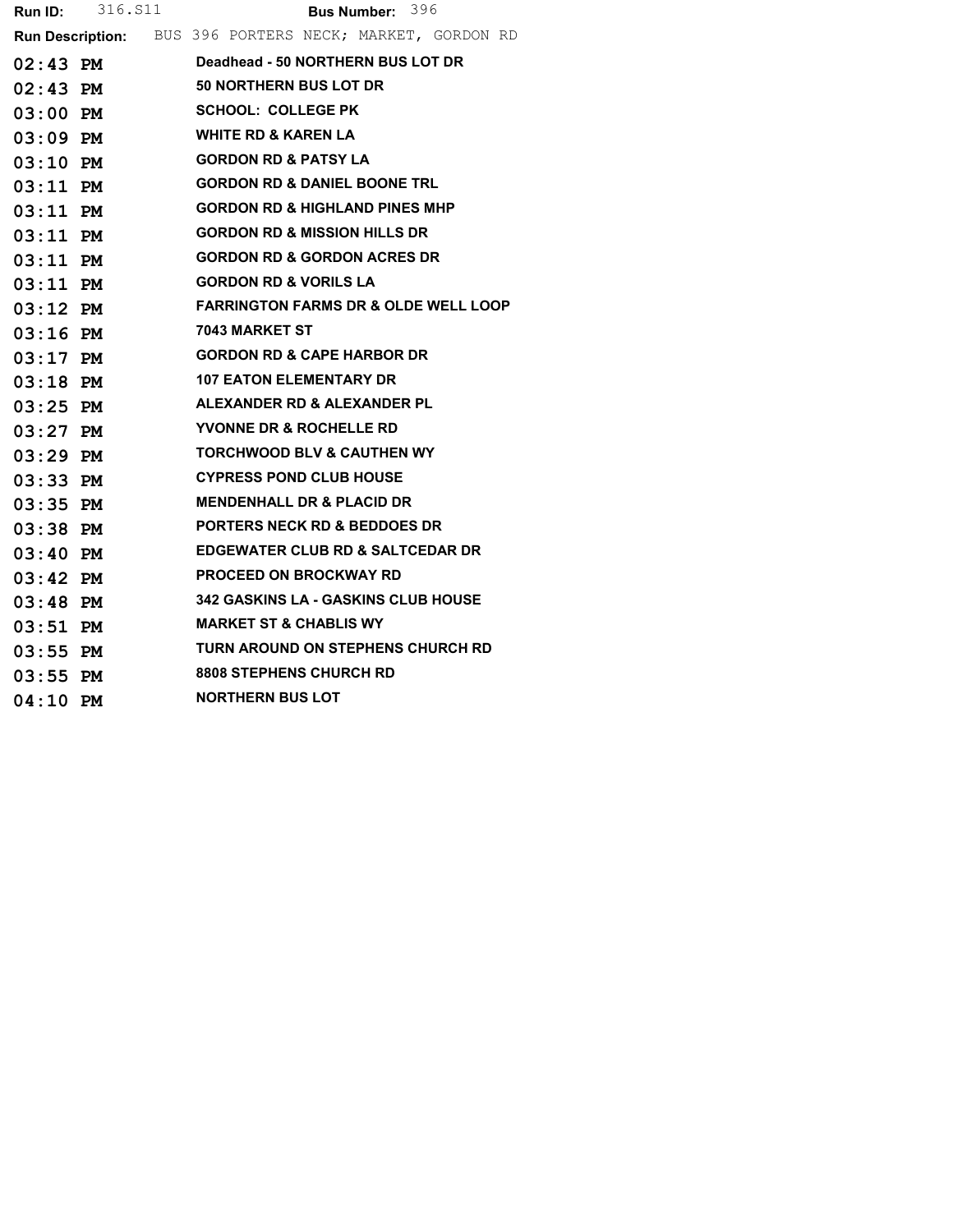| Run ID:    | 316.S12 | <b>Bus Number: 464</b>                                                          |
|------------|---------|---------------------------------------------------------------------------------|
|            |         | <b>Run Description:</b> BUS 464 SONDEY MHP, TORCHWOOD, PUTNAM, WHITE RD, KGRANT |
| $02:43$ PM |         | Deadhead - 50 NORTHERN BUS LOT DR                                               |
| $02:43$ PM |         | 50 NORTHERN BUS LOT DR                                                          |
| $03:00$ PM |         | <b>SCHOOL: COLLEGE PK</b>                                                       |
| $03:02$ PM |         | <b>EASTWOOD RD &amp; HILLSDALE DR</b>                                           |
| $03:09$ PM |         | WOOD SORRELL RD & EMBERWOOD RD                                                  |
| $03:10$ PM |         | WOOD SORRELL RD & RED BAY CT                                                    |
| $03:13$ PM |         | <b>FITZGERALD DR &amp; BIRDS NEST CT</b>                                        |
| $03:16$ PM |         | <b>MILFORD RD &amp; ALBEMARLE RD</b>                                            |
| $03:21$ PM |         | <b>LORD TENNYSON RD &amp; LORD THOMAS RD</b>                                    |
| $03:24$ PM |         | KINGS GRANT RD & SHELLEY DR                                                     |
| $03:30$ PM |         | LEWIS LANDING AV & BULLOCK LA                                                   |
| $03:32$ PM |         | <b>GORDON RD &amp; E LAKE EMERALD DR</b>                                        |
| $03:32$ PM |         | <b>ASHETON RD &amp; CANTWELL RD</b>                                             |
| $03:33$ PM |         | <b>CANETUCK RD &amp; GOVERNORS RD</b>                                           |
| $03:34$ PM |         | <b>501 HARRIS RD</b>                                                            |
| $03:34$ PM |         | <b>SHENANDOAH ST &amp; BRIARCLIFF CIR</b>                                       |
| $03:38$ PM |         | <b>WHITE RD &amp; BAY BLOSSOM DR</b>                                            |
| $03:38$ PM |         | <b>WHITE RD &amp; SAPLING CIR</b>                                               |
| $03:40$ PM |         | <b>BRADFIELD CT &amp; BRODICK CT</b>                                            |
| $03:41$ PM |         | <b>BRADFIELD CT &amp; COPPERFIELD CT</b>                                        |
| $03:41$ PM |         | <b>PUTNAM DR &amp; CULLODEN CT</b>                                              |
| $03:43$ PM |         | <b>MEDALLION PL &amp; CASSONDAR CT</b>                                          |
| $03:43$ PM |         | <b>BEACON DR &amp; WESTRIDGE CT</b>                                             |
| $03:44$ PM |         | <b>TORCHWOOD BLV &amp; IRELAND CT</b>                                           |
| $03:45$ PM |         | <b>TORCHWOOD BLV &amp; POWDER KEG CT</b>                                        |
| $03:55$ PM |         | NE NORTHCHASE PKY & CODDINGTON LOOP                                             |
| $04:02$ PM |         | <b>ROSSMORE RD &amp; WESTGATE RD</b>                                            |
| $04:09$ PM |         | 2709 CASTLE HAYNE RD - (WINDSAIL)                                               |
| $04:16$ PM |         | <b>HOLLY SHELTER RD &amp; FULTON AV</b>                                         |
| $04:24$ PM |         | <b>NORTHERN BUS LOT</b>                                                         |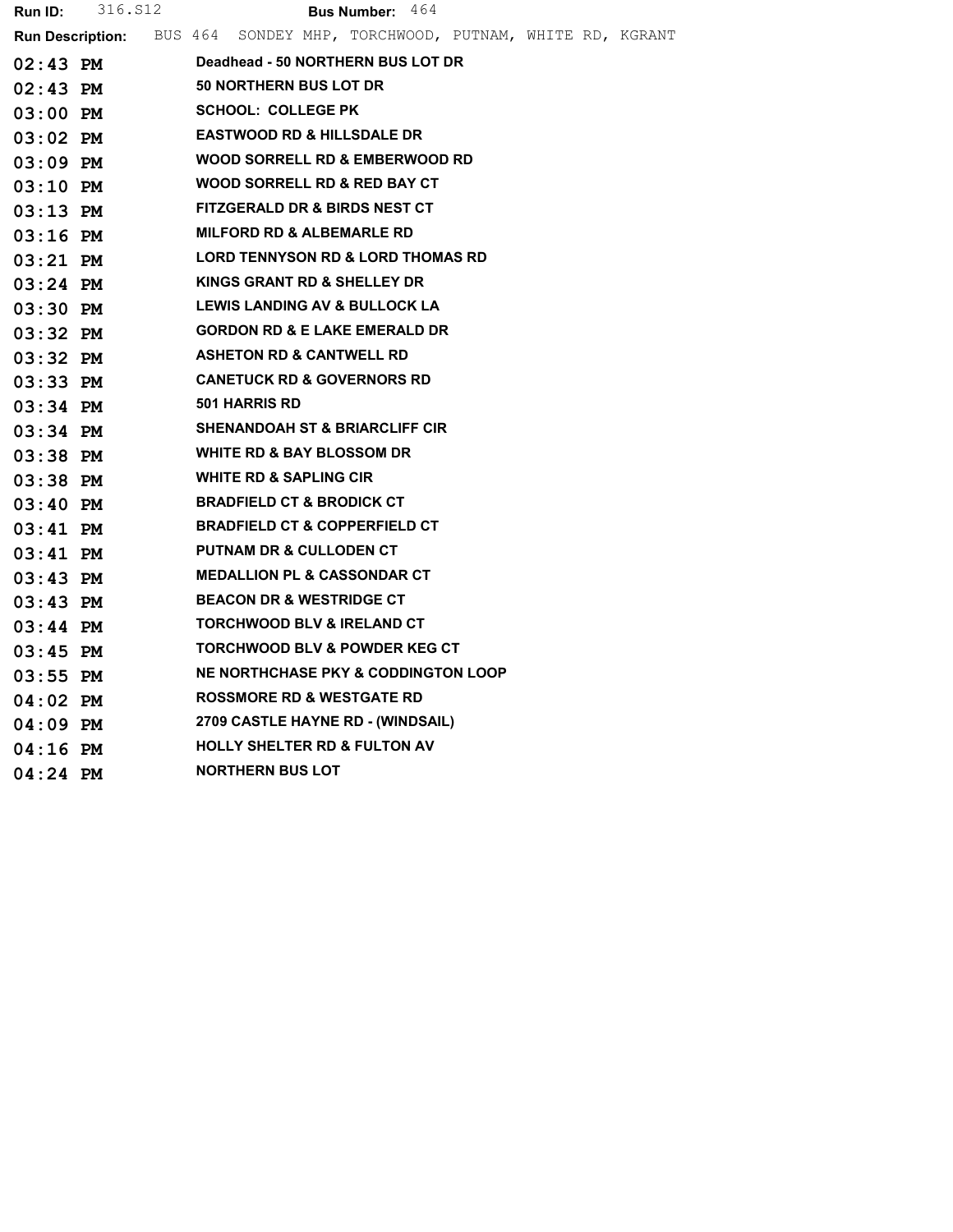| <b>Run ID:</b> | 316.S13 |  |                         | <b>Bus Number:</b> $434$                         |  |                                                              |
|----------------|---------|--|-------------------------|--------------------------------------------------|--|--------------------------------------------------------------|
|                |         |  |                         |                                                  |  | Run Description: BUS 434 PNECK, OGDEN, COVIL FARMS, EASTWOOD |
| $02:43$ PM     |         |  |                         | Deadhead - 50 NORTHERN BUS LOT DR                |  |                                                              |
| $02:43$ PM     |         |  |                         | <b>50 NORTHERN BUS LOT DR</b>                    |  |                                                              |
| $03:00$ PM     |         |  |                         | <b>SCHOOL: COLLEGE PK</b>                        |  |                                                              |
| $03:03$ PM     |         |  |                         | N CARDINAL DR & INLAND GREENS DR                 |  |                                                              |
| $03:04$ PM     |         |  |                         | <b>305 EASTWOOD RD - TOWNE PLACE SUITES</b>      |  |                                                              |
| $03:04$ PM     |         |  |                         | <b>245 EASTWOOD RD - SUBURBAN INN</b>            |  |                                                              |
| $03:05$ PM     |         |  |                         | 5736 MARKET ST - INFINITI DEALERSHIP             |  |                                                              |
| $03:05$ PM     |         |  |                         | 5936 MARKET ST - BEFORE GOLF CART SALES          |  |                                                              |
| $03:08$ PM     |         |  |                         | <b>NORTHWOOD DR &amp; WRENWOOD CIR</b>           |  |                                                              |
| $03:09$ PM     |         |  |                         | <b>STATION RD &amp; SAUCIER WY</b>               |  |                                                              |
| $03:11$ PM     |         |  |                         | <b>COVIL FARM RD &amp; KEY POINT DR</b>          |  |                                                              |
| $03:13$ PM     |         |  |                         | <b>RED CEDAR RD &amp; CANNON RD</b>              |  |                                                              |
| $03:15$ PM     |         |  |                         | <b>MIDDLE SOUND LOOP RD &amp; PROVIDENCE RD</b>  |  |                                                              |
| $03:19$ PM     |         |  |                         | <b>MIDDLE SOUND LOOP RD &amp; NORTH HILLS DR</b> |  |                                                              |
| $03:19$ PM     |         |  |                         | <b>MIDDLE SOUND LOOP RD &amp; DUNBAR RD</b>      |  |                                                              |
| $03:20$ PM     |         |  |                         | <b>MIDDLE SOUND LOOP RD &amp; LONDONDERRY DR</b> |  |                                                              |
| $03:22$ PM     |         |  |                         | DARDEN RD & CRAFTSMAN WY                         |  |                                                              |
| 03:23 PM       |         |  |                         | <b>WENDOVER LA &amp; CHASE LA</b>                |  |                                                              |
| $03:23$ PM     |         |  |                         | <b>WENDOVER LA &amp; BRIGHT LEAF RD</b>          |  |                                                              |
| $03:25$ PM     |         |  |                         | <b>MARKET ST &amp; AMARYLLIS DR</b>              |  |                                                              |
| $03:27$ PM     |         |  |                         | <b>MARSH OAKS DR &amp; MONARCH DR</b>            |  |                                                              |
| $03:30$ PM     |         |  |                         | <b>BONAVENTURE DR &amp; WHITE MARSH PL</b>       |  |                                                              |
| $03:30$ PM     |         |  |                         | <b>BAYSHORE DR &amp; BONAVENTURE DR</b>          |  |                                                              |
| 03:32 PM       |         |  |                         | <b>BAYSHORE DR &amp; BISCAYNE DR</b>             |  |                                                              |
| $03:34$ PM     |         |  |                         | <b>BAYSHORE DR &amp; THAIS TRL</b>               |  |                                                              |
| $03:41$ PM     |         |  |                         | <b>4645 GORDON RD - HAWTHORNE APT</b>            |  |                                                              |
| $03:50$ PM     |         |  | <b>NORTHERN BUS LOT</b> |                                                  |  |                                                              |
|                |         |  |                         |                                                  |  |                                                              |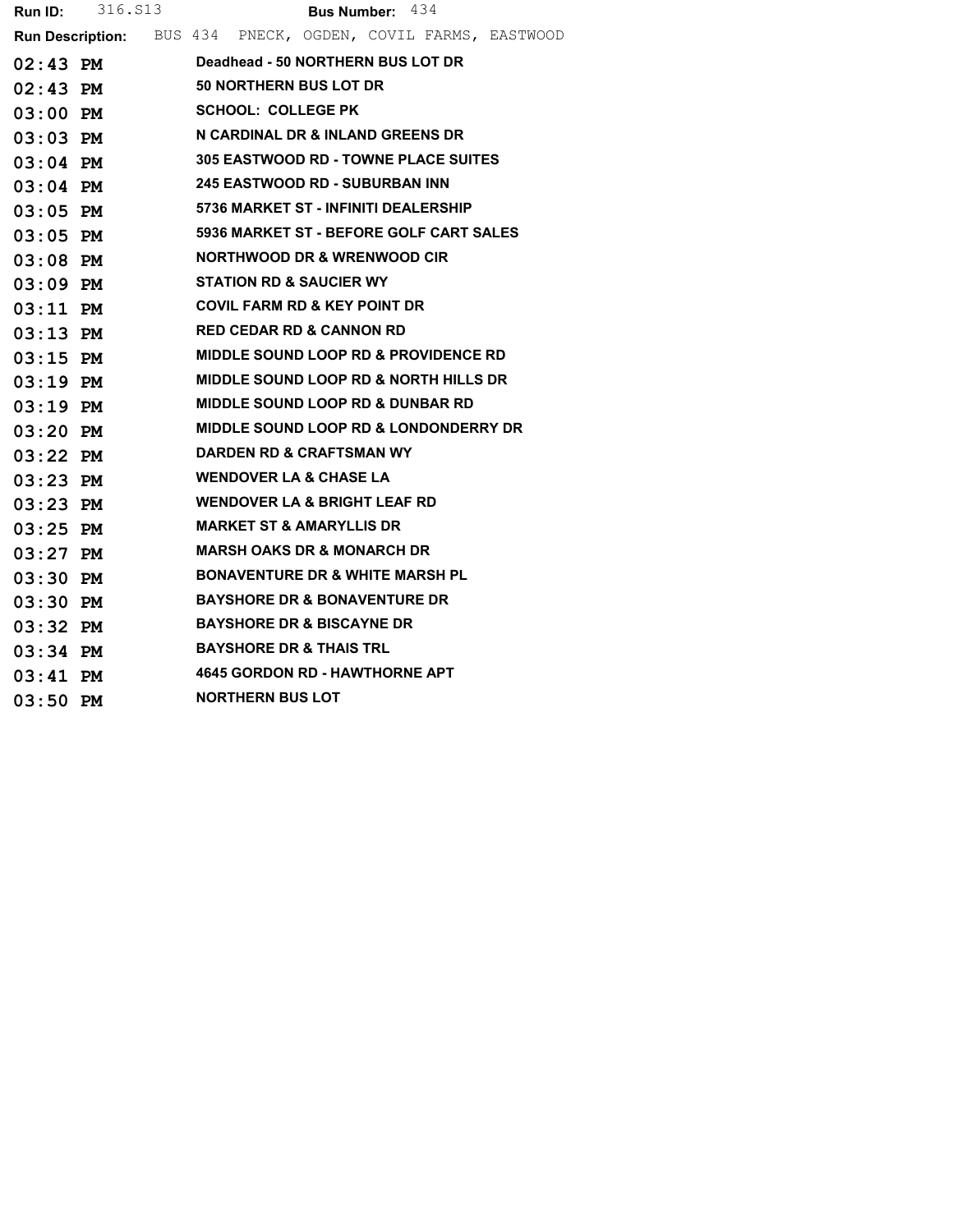|            | <b>Run ID:</b> 316. S14 |  |                                                                                | Bus Number: 335 |  |  |
|------------|-------------------------|--|--------------------------------------------------------------------------------|-----------------|--|--|
|            |                         |  | <b>Run Description:</b> BUS 335 MILITARY, WRIGHTSVILLE, RANDALL, PP, HUNTERS T |                 |  |  |
|            | $02:46$ PM              |  | Deadhead - 102 BUS GARAGE DR                                                   |                 |  |  |
| $02:46$ PM |                         |  | <b>102 BUS GARAGE DR</b>                                                       |                 |  |  |
| $03:00$ PM |                         |  | <b>SCHOOL: COLLEGE PK</b>                                                      |                 |  |  |
| $03:03$ PM |                         |  | <b>RANDALL PKY &amp; DOVE CT</b>                                               |                 |  |  |
| $03:05$ PM |                         |  | <b>S KERR &amp; GREENWAY VILLAGE</b>                                           |                 |  |  |
| $03:05$ PM |                         |  | <b>219 S KERR AV - PONDEROSA MHP</b>                                           |                 |  |  |
| $03:07$ PM |                         |  | LULLWATER DR & VINEYARD LA                                                     |                 |  |  |
| $03:09$ PM |                         |  | <b>PROCEED ON GREENWAY AVE</b>                                                 |                 |  |  |
| $03:13$ PM |                         |  | <b>109 DAPPLE CT</b>                                                           |                 |  |  |
| $03:15$ PM |                         |  | <b>LENNON DR &amp; GINGERWOOD DR</b>                                           |                 |  |  |
| $03:17$ PM |                         |  | <b>LENNON DR &amp; HUNTERS TRL</b>                                             |                 |  |  |
| $03:22$ PM |                         |  | <b>NEW CENTRE DR &amp; DUNLEA CT</b>                                           |                 |  |  |
| $03:24$ PM |                         |  | <b>MCCLELLAND DR &amp; NOKE RD</b>                                             |                 |  |  |
| $03:26$ PM |                         |  | <b>PRINCESS PLACE DR &amp; SUNN AIRE CT</b>                                    |                 |  |  |
| $03:27$ PM |                         |  | <b>FAIRLAWN DR &amp; CLOVER RD</b>                                             |                 |  |  |
| $03:29$ PM |                         |  | <b>PROCEED ON BIRCHWOOD</b>                                                    |                 |  |  |
| $03:30$ PM |                         |  | <b>PRINCESS PLACE DR &amp; MOSLEY ST</b>                                       |                 |  |  |
| $03:31$ PM |                         |  | <b>PROCEED ON MONTGOMERY</b>                                                   |                 |  |  |
| $03:37$ PM |                         |  | N MACMILLAN AV & MAPLE AV                                                      |                 |  |  |
| $03:39$ PM |                         |  | <b>WRIGHTSVILLE AV &amp; N WALLACE AV</b>                                      |                 |  |  |
| $03:42$ PM |                         |  | <b>WRIGHTSVILLE AV &amp; FOREST AV</b>                                         |                 |  |  |
| $03:49$ PM |                         |  | <b>MILITARY CUTOFF RD &amp; E WESTWOOD DR</b>                                  |                 |  |  |
| $03:50$ PM |                         |  | <b>ARBORETUM DR &amp; SAYBROOK DR</b>                                          |                 |  |  |
| $03:57$ PM |                         |  | <b>139 STOKLEY DR</b>                                                          |                 |  |  |
| $04:14$ PM |                         |  | <b>102 BUS GARAGE DR</b>                                                       |                 |  |  |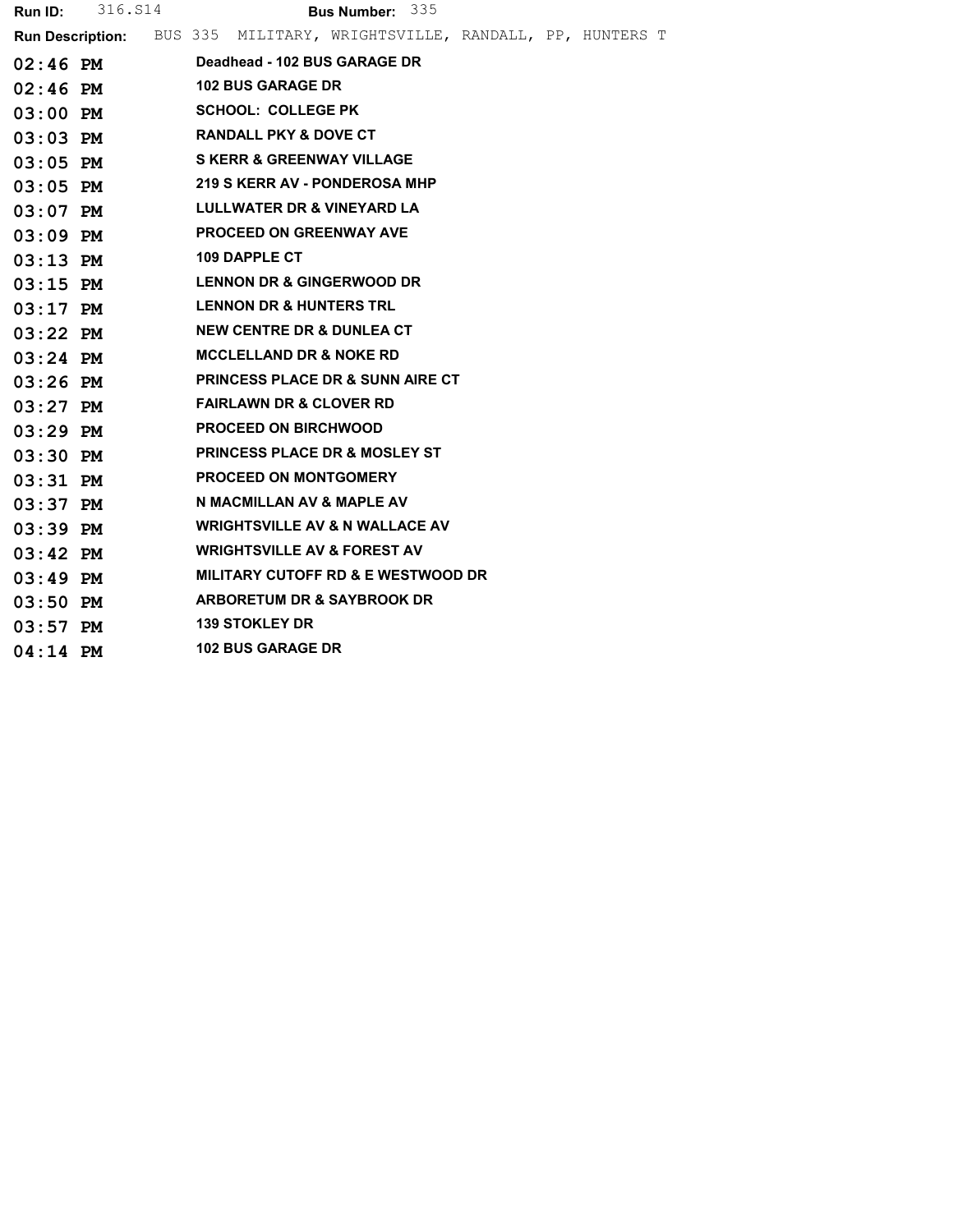|            | <b>Run ID:</b> 316.880 | Bus Number: 460                         |
|------------|------------------------|-----------------------------------------|
|            |                        | Run Description: 460 AM COLLEGE PARK EC |
| $06:17$ AM |                        | <b>NORTHERN BUS LOT</b>                 |
| $06:26$ AM |                        | <b>CHANDLER DR &amp; PARAMOUNT WY</b>   |
| $06:37$ AM |                        | <b>7053 FOREST BEND LA</b>              |
| $06:40$ AM |                        | <b>1541 EASTBOURNE DR</b>               |
| $06:40$ AM |                        | <b>1512 EASTBOURNE DR</b>               |
| $06:51$ AM |                        | <b>EPLING DR &amp; NORTH HILLS DR</b>   |
| $07:02$ AM |                        | 2615 BRADFIELD CT                       |
| $07:06$ AM |                        | 4911 PIN OAK DR                         |
| $07:09$ AM |                        | <b>501 HARRIS RD</b>                    |
| $07:14$ AM |                        | 503 N GREEN MEADOWS DR                  |
| $07:17$ AM |                        | <b>5206 LORD BYRON DR</b>               |
| $07:18$ AM |                        | <b>CARLYLE LA &amp; LORD BYRON DR</b>   |
| $07:26$ AM |                        | <b>BRYCE CT &amp; LENNON DR</b>         |
| $07:26$ AM |                        | <b>SUMMERTIME LA &amp; LENNON DR</b>    |
| $07:31$ AM |                        | <b>5006 MCCLELLAND DR</b>               |
| $07:33$ AM |                        | <b>4111 PRINCESS PLACE DR</b>           |
| $07:37$ AM |                        | <b>SUNGLOW DR &amp; TABOR LA</b>        |
| $07:39$ AM |                        | NEW CENTRE DR & AMBER JACK DR           |
| $07:45$ AM |                        | <b>SCHOOL: COLLEGE PK</b>               |
| $07:59$ AM |                        | <b>NORTHERN BUS LOT</b>                 |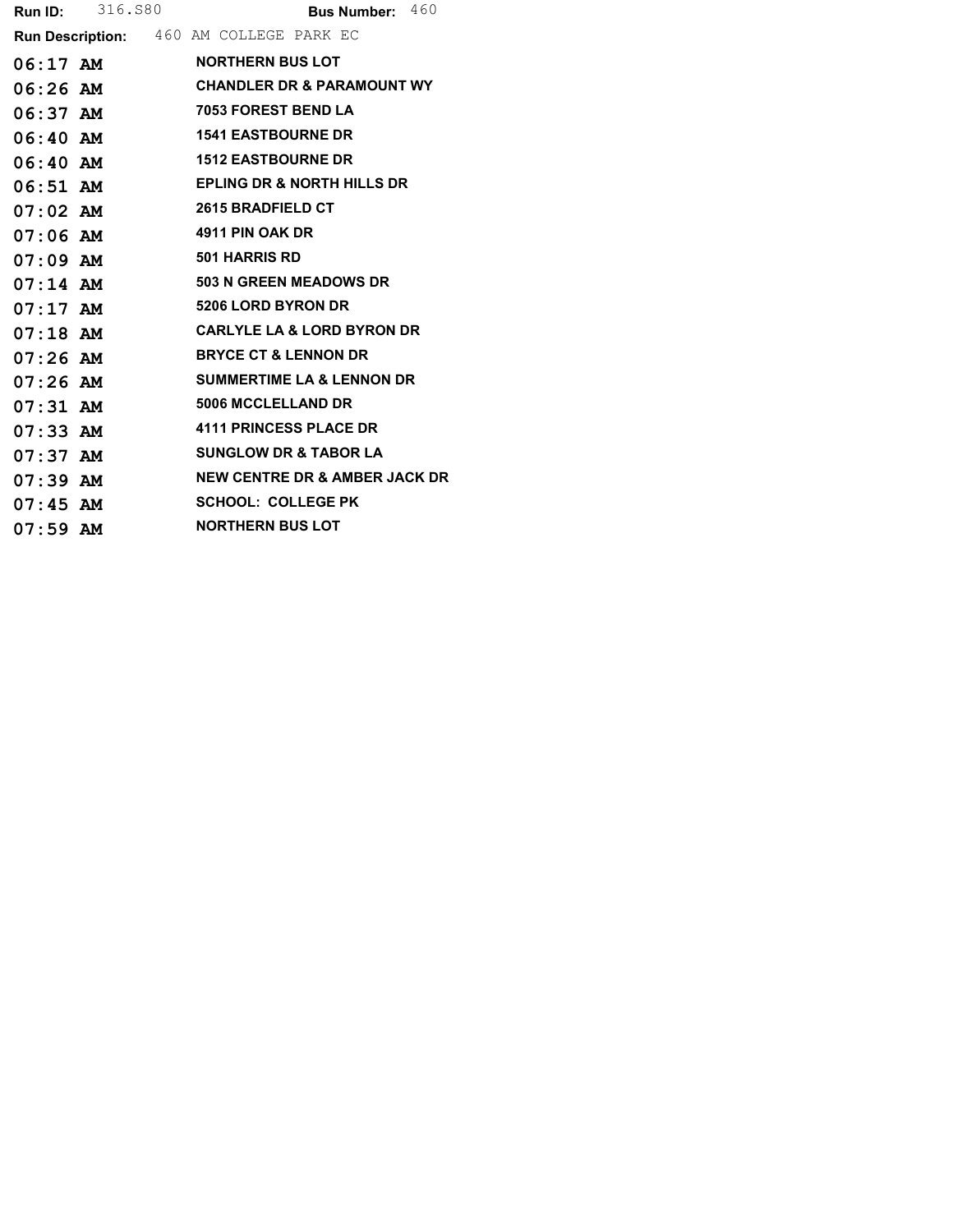|            | <b>Run ID:</b> 316.885 |                                         | <b>Bus Number:</b> $460$ |  |
|------------|------------------------|-----------------------------------------|--------------------------|--|
|            |                        | Run Description: 460 PM COLLEGE PARK EC |                          |  |
| 02:43 PM   |                        | Deadhead - NORTHERN BUS LOT             |                          |  |
| $02:43$ PM |                        | <b>NORTHERN BUS LOT</b>                 |                          |  |
| $03:00$ PM |                        | <b>SCHOOL: COLLEGE PK</b>               |                          |  |
| $03:09$ PM |                        | <b>5006 MCCLELLAND DR</b>               |                          |  |
| $03:11$ PM |                        | <b>4111 PRINCESS PLACE DR</b>           |                          |  |
| $03:15$ PM |                        | <b>SUNGLOW DR &amp; TABOR LA</b>        |                          |  |
| $03:17$ PM |                        | NEW CENTRE DR & AMBER JACK DR           |                          |  |
| $03:20$ PM |                        | <b>SUMMERTIME LA &amp; LENNON DR</b>    |                          |  |
| $03:21$ PM |                        | <b>BRYCE CT &amp; LENNON DR</b>         |                          |  |
| $03:29$ PM |                        | <b>CARLYLE LA &amp; LORD BYRON DR</b>   |                          |  |
| $03:30$ PM |                        | <b>5206 LORD BYRON DR</b>               |                          |  |
| $03:33$ PM |                        | <b>503 N GREEN MEADOWS DR</b>           |                          |  |
| $03:38$ PM |                        | <b>501 HARRIS RD</b>                    |                          |  |
| $03:41$ PM |                        | 4911 PIN OAK DR                         |                          |  |
| $03:45$ PM |                        | <b>2615 BRADFIELD CT</b>                |                          |  |
| $03:53$ PM |                        | 7053 FOREST BEND LA                     |                          |  |
| $03:55$ PM |                        | <b>1541 EASTBOURNE DR</b>               |                          |  |
| $03:56$ PM |                        | <b>1512 EASTBOURNE DR</b>               |                          |  |
| $04:07$ PM |                        | <b>EPLING DR &amp; NORTH HILLS DR</b>   |                          |  |
| $04:29$ PM |                        | <b>NORTHERN BUS LOT</b>                 |                          |  |